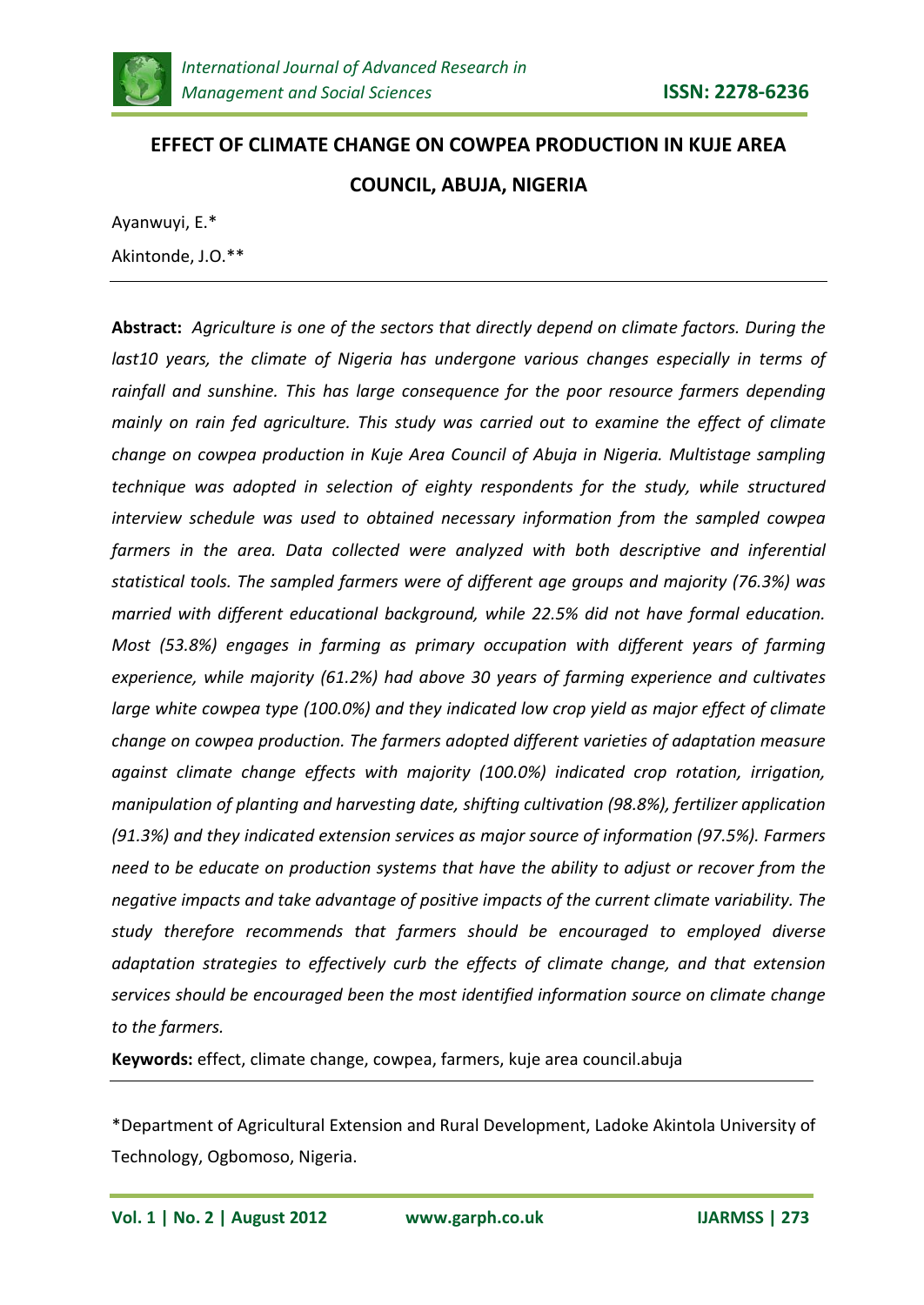

# **INTRODUCTION**

Cowpea, being a warm climate and drought tolerant crop is grown throughout the tropics particularly in the semi-arid and low rainfall regions. It provides food, fodder and also improves the soil fertility. It is an important staple crop in Nigeria, it contains 25% protein and 64 percent carbohydrate (Bressani, 1985). Cowpea form the major source of plant protein, vitamins to man and feed to animals, it is often called the poor man's meat. It is important mainly because it has high protein content and it adapts to different types of soil, it is also important in food security, trade and therefore in poverty reduction, but despite the importance of cowpea its production is beset with constraints such as drought, flooding, salt stress, extreme temperature all these which are expected to worsen with climate change. It can be successfully grown under a general diversity of climate, soil and cultural condition than most of the other legumes (Blackhurst and Miller, 1980), Major cowpea production in Nigeria is in the Northern part of the country, accounting for about 60 percent of the country's total cowpea produced. Due to its proximity to the Sahara Desert, Nigeria's north is particularly susceptible to drought, with the risk of increased drought growing along with the expected effects of global warming (Adejuwon, 2008). The climate of the Northern region coupled with pervasive illiteracy and high dependence on agriculture may make it difficult for the population to adapt to the expected effect of climate change in the future. (Mberu, 2007; Adejuwon, 2008).

In Nigeria, the production trend of cowpea shows a significant improvement with about 441 percent in area planted and 410 percent in yield from 1961-1995 (Ortiz 1998). Several factors account for these impressive increase over the last two decades, the International Institute of Tropical Agriculture (IITA) has made significant advances in improving the productivity of cowpea in the sub-Sahara Africa. A number of varieties have been developed combining diverse plant type, different maturity periods and resistance to several disease, insect pests and parasitic weeds, and possessing other good agronomic traits (Singh *et al*., 1997). According to Rachie (1985), low cowpea yield is a significant attribute of production estimates, particularly in Africa and Asia where 240-300kg/ha is cultivated. He enumerated some of the factors contributing to low yield as insect pest and diseases, drought, moisture, poor soil properties, low soil fertility, poor weed control and mixed cropping. Climate change is the result of global warning due to release of green house gases such as methane, carbon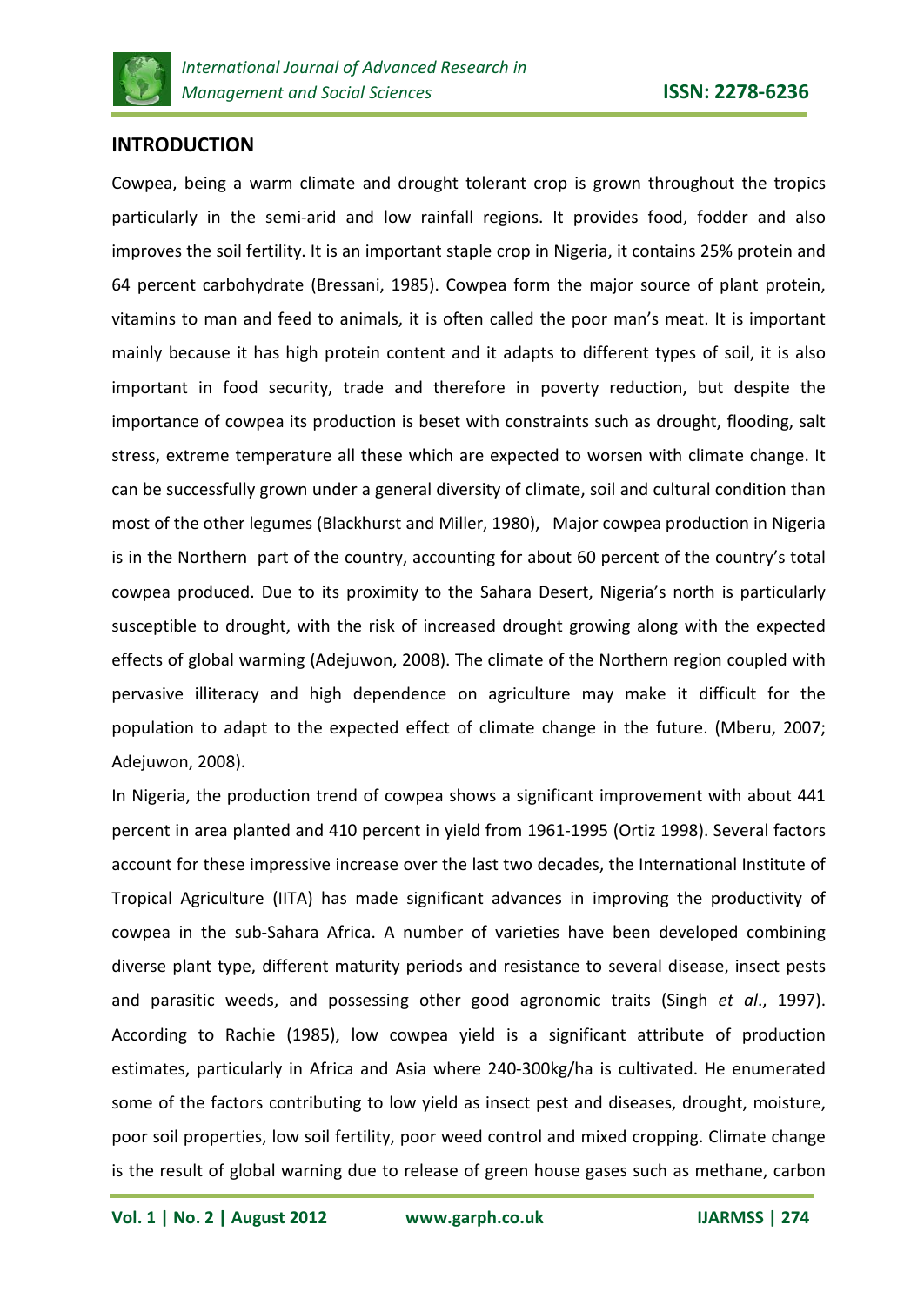

dioxide, nitrogen oxide etc which trap heat in the atmosphere thereby making the earth's temperature warmer than it normally would. These gases are release from industrial activities which include burning of fossil fuels etc and deforestation of lands to develop urban settlements and activities such as land clearing (bush burning) for farming. Africa is one of the areas of the world, most exposed to global warming (WOFAN, 2008).

Experts see Sub-Saharan Africa as being especially prone to the effects of climate change with the possibility of displacing and killing millions. In Nigeria for instance, agriculture is the main source of food and employs about 70% of its population (WOFAN, 2008). The problem is that a majority of farmers depend on rain fed agriculture alone. In the semi-arid regions of Northern Nigeria, farmers struggle to grow food in a harsh environment characterized by sparse and varying rainfall and changes in weather. The impacts of climate change are first felt by those people whose livelihoods depend on rain fed agriculture. Smallholder farmers in Nigeria, particularly resource poor farmers, are highly vulnerable to the impact of climate change. While Nigerian farmers are adapting and developing some coping strategies independently, there is need to produce and disseminate information that helps farmers adapt their farming methods and mitigate the impact of climate change on their livelihoods. This study therefore examined the effect of climate change on cowpea production in Kuje Area Council of Abuja in Nigeria. Specifically, it identify socio-economic characteristics of cowpea farmers; investigate the varieties of cowpea cultivated in the area, major climatic factors associated with cowpea production; examine the effects of climate change on cowpea production; identify different climate change adaptation measures employed by the respondents in the area.

# **METHODOLOGY**

The study was carried out in Kuje Area Council of Abuja which is one of six Area Councils in the Federal Capital Territory, Abuja, Nigeria. The study employed multistage sampling technique. First stage involve purposive selection of ten (10) wards that are rural based, in each of this ward one (1) village was randomly selected making a total of 10 villages selected for the study in the council area, second stage involve random selection of eight (8) cowpea farmers from each of the selected village in the council which make a total of eighty (80) respondents that constituted the sample size of the study. The descriptive statistical tools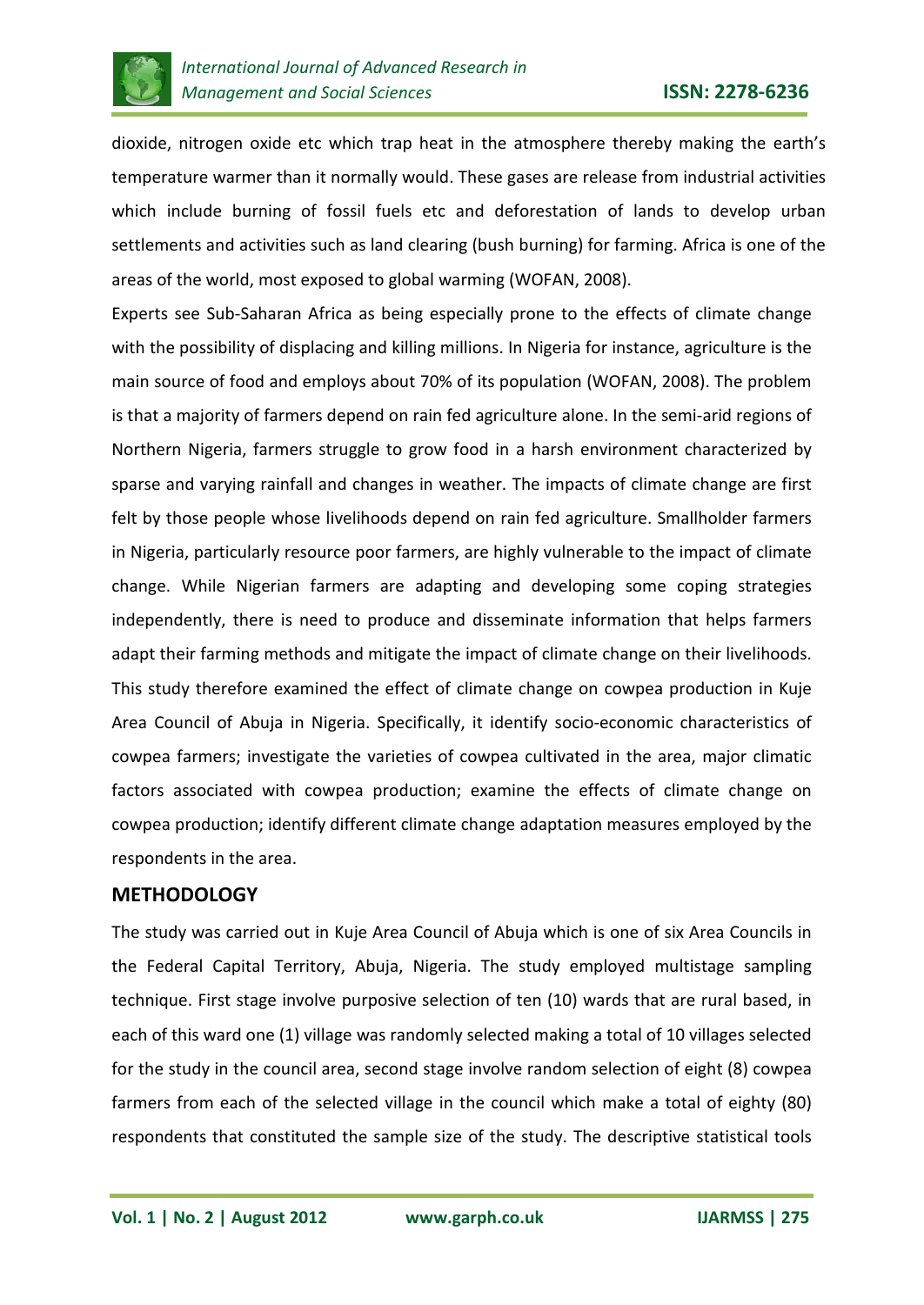

employed include frequency counts and percentages, while chi-square was used as inferential tool to test for the formulated hypothesis of the study.

#### **RESULTS AND DISCUSSION**

#### **Socio-economic characteristics of the respondents**

Result in Table 1 shows that majority (33.8%) of the respondents were between the age range of 31-40 years, 25.0%, 18.6% and 17.0% were between the age ranges of 41-50 years, less/equal to 30 years and 51-60 years respectively, while 5.0% were above 60 years of age. This implies that all the farmers sampled for the study are mature and they are expected to have adequate knowledge about the respective effects of climatic changes. Also in the table 85.0% of the respondents were male, while only 15.0% were female. This indicate that most cowpea farmers are male in the area which may be due to the fact that farming activities require much energy which the female counterpart farmers may not meet up with. Majority (76.3% of the respondents were married, with 17.5% single, 5.0% were widow/widowers while only 1.3% were separated. This implies that most farmers are married; this is an indication that they should be responsible and have the ability to adopt appropriate climatic change adaption measures. About 37.5% of the respondents indicated primary education, 30.0% indicated secondary education and 10.0% indicated tertiary education, while 22.5% did not have formal education. It implies that most farmers sampled are literate though with different education background. The farmers' literacy level is expected to guide them to adopt best and appropriate climatic change measure in order to encourage cowpea production in the area; 53.8% and 23.8% indicated farming and civil service as their primary occupation, 15.0% were traders, while 7.5% were artisans. Most (47.5%) cultivate less/equal to 2 ha of cowpea farm, 38.8% and 13.8% cultivates 3-4ha and above 4ha of cowpea farmland sizes respectively. The variation in the size of cowpea farm may be due to differences in choice of individual farmers sampled, need to cultivate other crops and considered market demand of cowpea itself. Majority (61.2%) of the farmers had above 30 years of farming experience, 30.0%, 25.0% and 8.8% indicated 11-20 years, less/equal to 10 years and 21-30 years of farming experience respectively. The farmers' years of farming experience are expected to serves as a guide to know the appropriate measures against the effect of climate change on cowpea production in the area. This conform with Molua,(2008) Apata ,et al (2009) that farmers have a large extent being able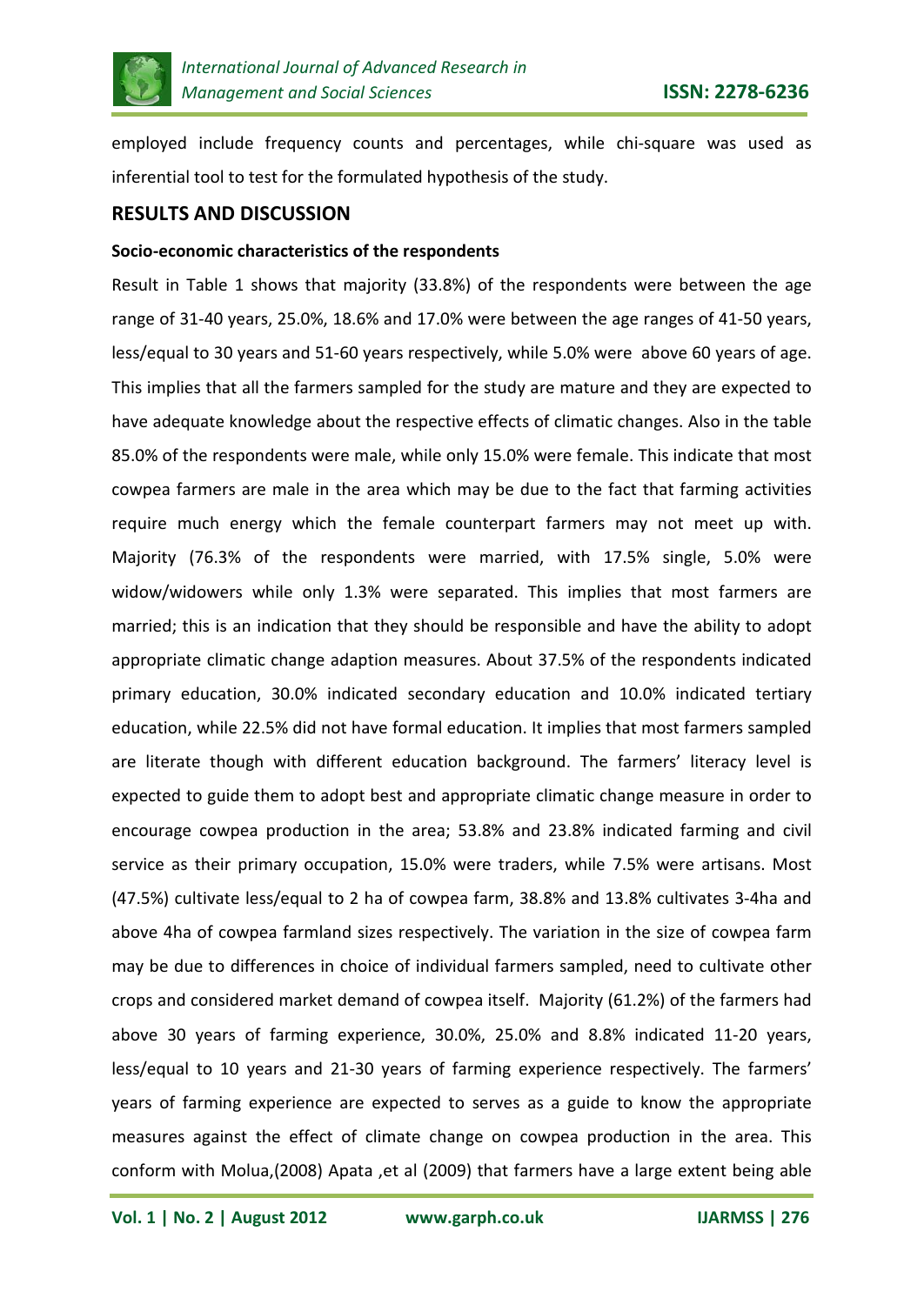

develop their livelihood strategies in a way which enables them to constantly cope with and adapt to an erratic climate change, due to many years of farming experience.

# **Varieties of cowpea cultivated and identified major climatic factors associated with cowpea production**

Table 2 shows the multiple responses of the farmers and 50.0% of the respondents indicated small white cowpea variety, 61.2% indicated medium, all (100.0%) indicated large white variety, 65.0% and 6.7% indicated brown and black variety. This implies that there are different cowpea varieties cultivated by the farmers in the study area. All the respondents (100.0%) indicated temperature as part of major climatic factors affecting cowpea production in the area, 97.5%, 65.0% indicated rainfall, wind, as the factor affecting cow pea production in the area, while 61.2% indicated relative humidity. This implies that these factors are the major climatic factors affecting cowpea production as perceived by the respondents. This result conform with Lobell,(2008), Ayanwuyi et al (2010)who reported that 89.0%,72.0% and65.0% of the respondents respectively indicated higher temperature, water evaporation from the ground is fast and delayed and irregularity rainfall as the factors that can have effects on farming outputs at any stage from cultivation through the final harvest.

#### **Effects of climate change on cowpea production and adaptation measure employed**

Table 3 revealed the multiple responses of the farmers that all (100.0%) indicated low crop yield, 98.8%, 96.3% 75.0%, and 42.5% indicated incidence of pest/diseases, wilting, poor seed formation and late emergence of seed respectively, 15.0% indicated retarded growth and 5.0% indicated late maturing of crop. It implies that climate change have adverse effects on cowpea production in the area. Farmers employed varieties of adaptation measure and most (98.8%) farmers indicated shifting cultivation, 91.3%, 83.8% and 57.5% indicated application of fertilizer, planting of improved seed varieties and cowpea/cereal intercropping, while all (100.0%) indicated others measured such as manipulation of planting and harvesting date, crop rotation and use of irrigation. This implies that farmers employed varieties climatic adaptation measure in order to cope with the different effects of climate change in the area. This agree with Spore, (2008), BNRCC,(2008),Ole, et al (2009)who reported that in srilanka precipitation increases results in a positive and significant impact on farmers revenue, where as temperature has a strong negative impact.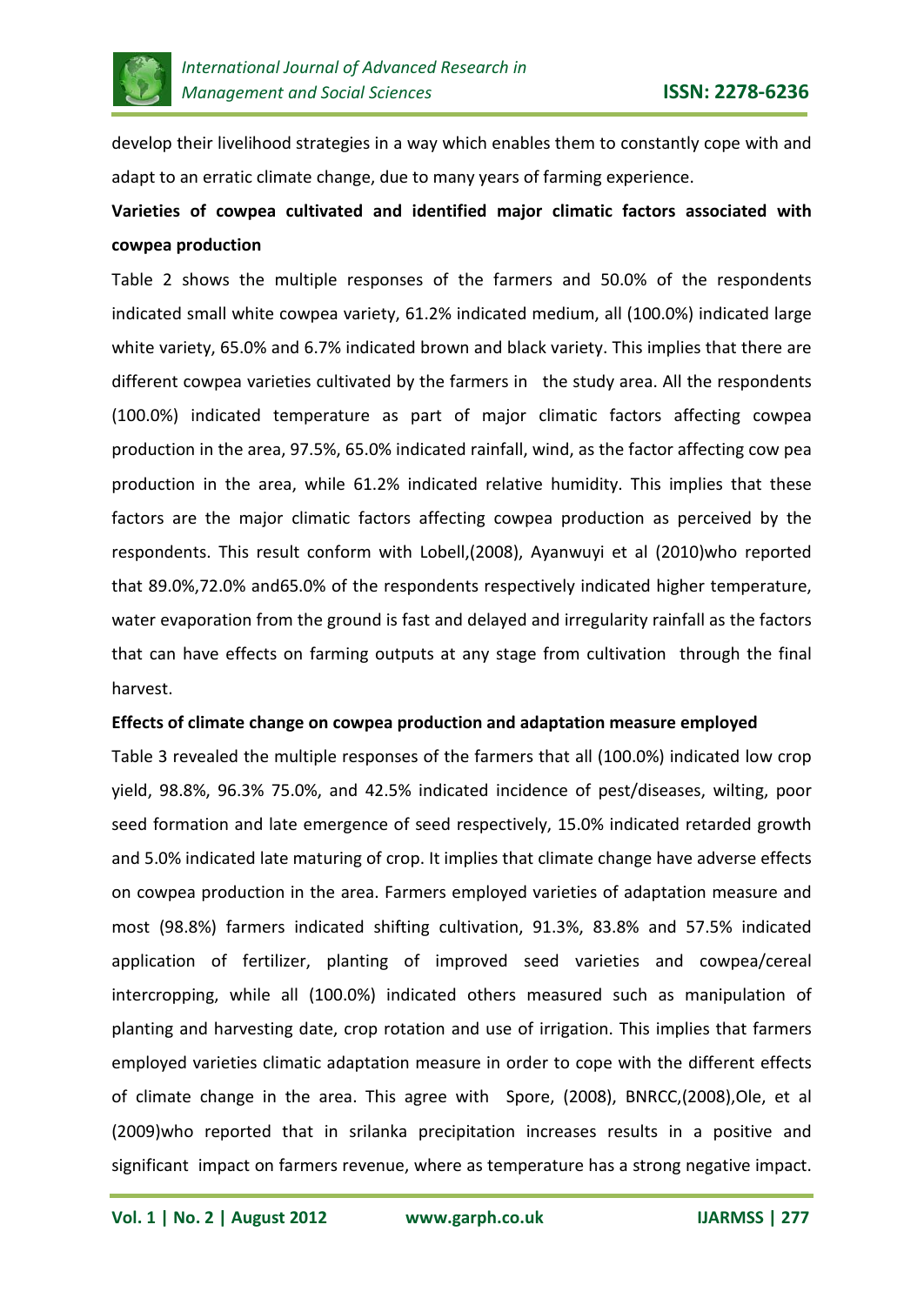

In Cameroon net revenue fall as precipitation decreases or as temperature increase, while in SouthAfrica climate change has significant effects on net revenue per hectares of sugarcane with higher sensitivity to future increase in temperature than precipitation and production systems which are most resilient to climate variability need to be identified and adopt to mitigate effect of climate change on crop production.

#### **Information sources on climate change**

Table 4 indicated that majority (97.5%) of the farmers claimed that they received information related to climate change through extension services, 96.3% indicated friends/relatives; 63.8% and 13.8% indicated co-farmers and mass media respectively. This implies that majority of the farmers received climatic change related information through extension service.

#### **Test of hypothesis**

There is no significant relationship between socio-economic characteristics of the respondents and adaptation measured employed on the climate change.

According to Table 5, there are significant relationship between age ( $X^2$ = 68.25), sex ( $X^2$ = 85.333), marital status (X<sup>2</sup>= 277.042), educational level (X<sup>2</sup>=30.042), primary occupation (X<sup>2</sup>= 79.458), secondary occupation ( $X^2$ = 202.906), farm size ( $X^2$ = 123.833), years of farming experience ( $X^2$ = 31.073) and adaptation measured employed on the climate change .This implies that adaptation measures adopted by the cowpea farmers is part of the crop production practices they have being using. This agree with Barbier,(1990) Babbington,(1992),Blaikies et al (2002) Butterworth et al (2003)who stated that sustainable crop production practice rely on crop rotation, off –farm organic waste, crop residues, animal manures,legumes,green manures and appropriate mechanical cultivation and minerals bearing rocks to maximize soil biological activity and to maintain soil fertility and productivity.

# **CONCLUSION AND RECOMMENDATIONS**

The study shown that farmers cultivated different cowpea varieties. Temperature and rainfall were the prominent climate factor that affects cowpea production in the area. Farmers adopted different adaptation measures such as shifting cultivation, planting of improve seed variety, fertilizer application, cowpea/cereal intercropping, crop rotation, shifting cultivation, planting of leguminous crop, were adaptation measured employed by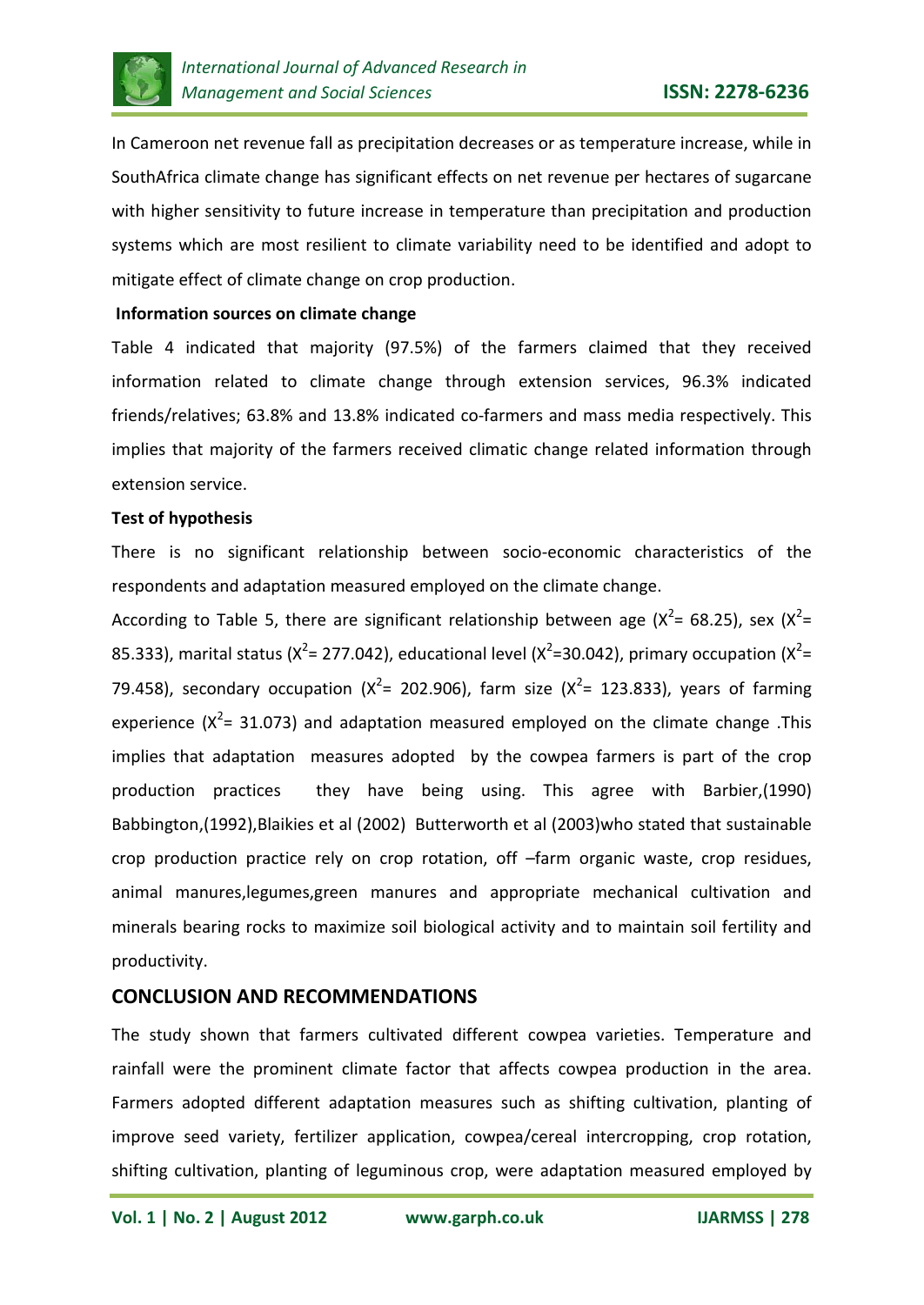

the farmers to curb the effects of climatic change on cowpea production in the area. Farmers received information related to cowpea production mostly through the extension services. There was significant relationship between socio-economic variables considered and adaptation measured employed by the cowpea farmers on climate change in the study area. Farmers should be encourage to employed diverse adaptation strategies that would effectively curb the effects of climate change on crop production in the study area, also extension services should be encouraged been the most identified information source on agricultural practices and climate change to the farmers. Well trained enumerators were employed to administered interview schedule in 3 villages that is gbagyi, Gade and gwari out of 8 villages selected for the study, due to their cultural belief that stranger cannot come into their communities because they don't wear cloth, they only always cover their private part with cloth /wrapper.

## **REFERENCES**

- 1. Adejuwon . J., (2008). Vulnerability in Nigeria: A national-level assessment. In N Leary, C, Conde, A Nyong, and J Pulhin (Eds.), Climate Change and Vulnerability. London: Earthscan.pp198-217
- 2. Apata T. G. Samuel, K. D. and Adeola, A. O. (2009) Analysis of Climate change perception and Adaptation among Arable Food Crop Farmers in south Western Nigeria *paper presented at the conference of International Association of Agricultural Economics pp. 2-9*
- 3. Ayanwuyi, E Kuponiyi,F A. Ogunlade, I. and Oyetoro, J.O.(2010) farmers perception of impact of climate on food crop production in Ogbomoso Agricultural zone of oyo State,Nigeria *Global journal of human social science10 (7) pp33-39.*
- 4. Barbier, E (1990) The farm level Economics of soil conservation :The Uplands of java.journal of land Economics 66(3)pp199-211.
- 5. Bebbington, A.(1992)Searching for an indigenous' Agricultural Development Indian organization and N G Os in the central Andes of Ecuador In Robert t Wilson N,Michael R, Laura, Sand Mahinda, W. (eds) self-sufficient labour and knowledge in small- scale farming.Earthscan publisher London pp101-106
- 6. Blackhurst and Miller, (1980) ) Farmer adaptation change and crisis in the Sahel Global Environmental change Human and Policy Dimensions. *Journal of*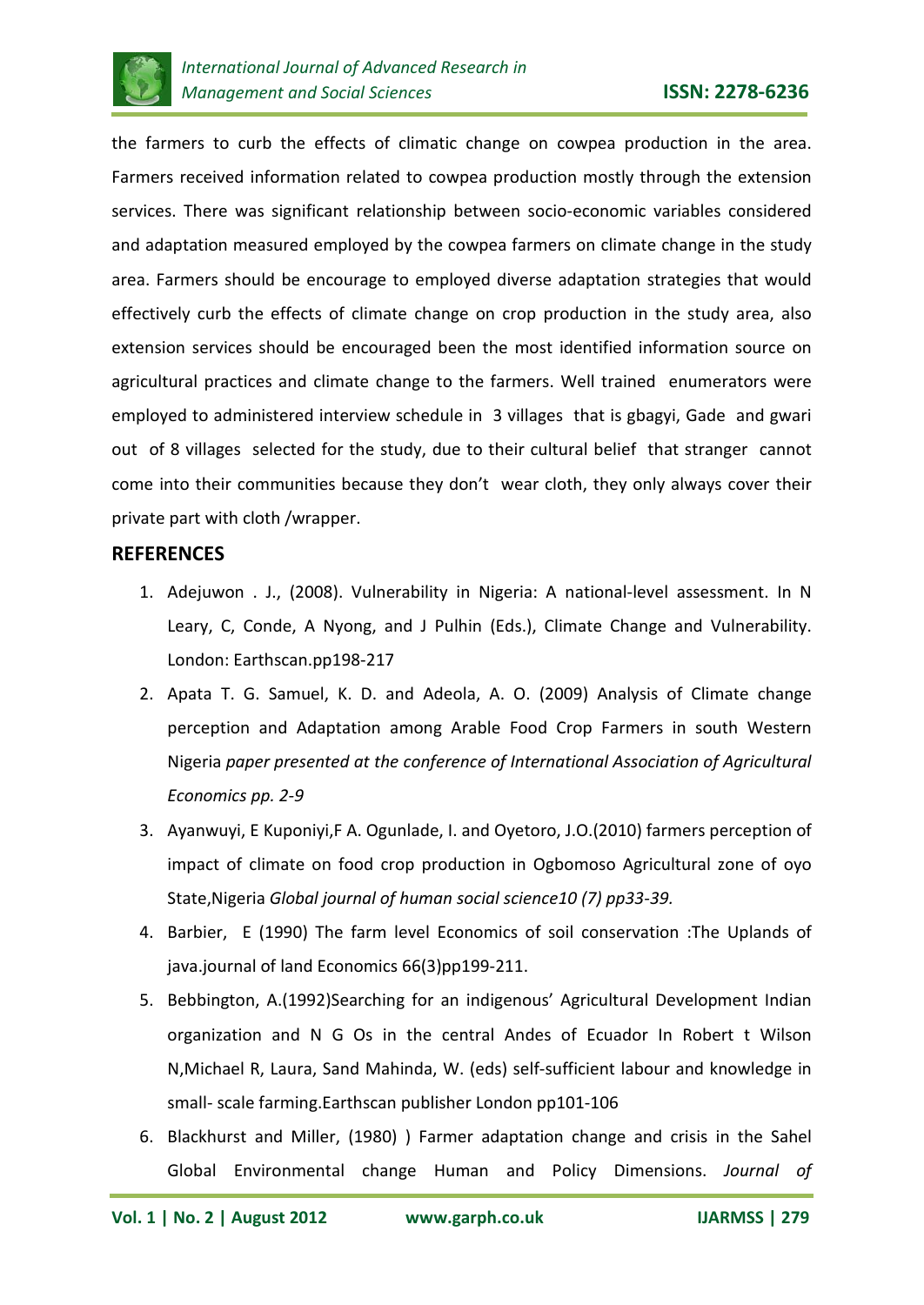*Environmental Management 4(3)*pp *604-616.* 

- 7. Bressani, R. (1985). Nutritive value of cowpea. Pages 353-360 in Cowpea: Research, Production and Utilization, edited by S.R. Singh and K.O. Rachie. John Wiley & Sons, New York, USA.pp89-102 Barbier E. (1990) The farm level Economics of soil conservation: The uplands of Java. *Journal of Land Economics* 66(3); 199-211.
- 8. Building Nigeria's Response to Climate change (BNRCC) (2008)
- 9. The Recent Global and Local Action on Climate change *paper presented at Annual Workshop of Nigerian Environmental Study Team (NEST) held at Hotel Millennium, Abuja, Nigeria 8-9th October 2008 p. 2-4*
- 10. Blaikie, P. Cameron J and Seddon D (2002) understanding 20 years of change in west central Nepal : continuity and change in lives and ideas: *Journal of World Development 30 (4);* 1255 – 1270.
- 11. Butterworth, J. Adolph B and Reddy, B. C (2003) how farmers manage soil fertility: A Guide to support innovation and livelihoods In Robert, T. Catherine, Caleb, M. Nelson, M. Wilson, N. Piyadasa, V.H. Michael, R. Laura, S. and Mihinda, W. (eds) Selfsufficient agriculture labour and knowledge in small-scale farming. Earthscan, Publisher London. 115-120.
- 12. Lobell, D. B. Burke, M. B, Tebaldi C Manstrandrea, M. D, Fakon, W. P. & Naylor R. L. (2008) Prioritizing Climate change adaptation needs for food security in 2030 *International Journal of Science 31 (9) pp. 60-71*
- 13. Mberu.B.U (2007). Household structure and living conditions in Nigeria. *Journal of Marriage and Family*, 69(2): pp 513-527
- 14. Molua, E. L. (2008) Turning up the heat on African Agriculture: The impact of climate change on Cameroon's agriculture, *African Journal of Agriculture and Resource Economics 2 (1) pp 45-64.*
- 15. Ole, M. Cheikh, M. Anette, R. and Awa, D. (2009) Farmers Perceptions of Climate Change and Agricultural Strategies in Rural Sahel. *Journal of Environmental Management 4(3) 804-816.*
- 16. Ortiz, R., 1998. Cowpea from Nigeria: A silent food revolution. Outlook on Agriculture. 27(2):pp 125-128.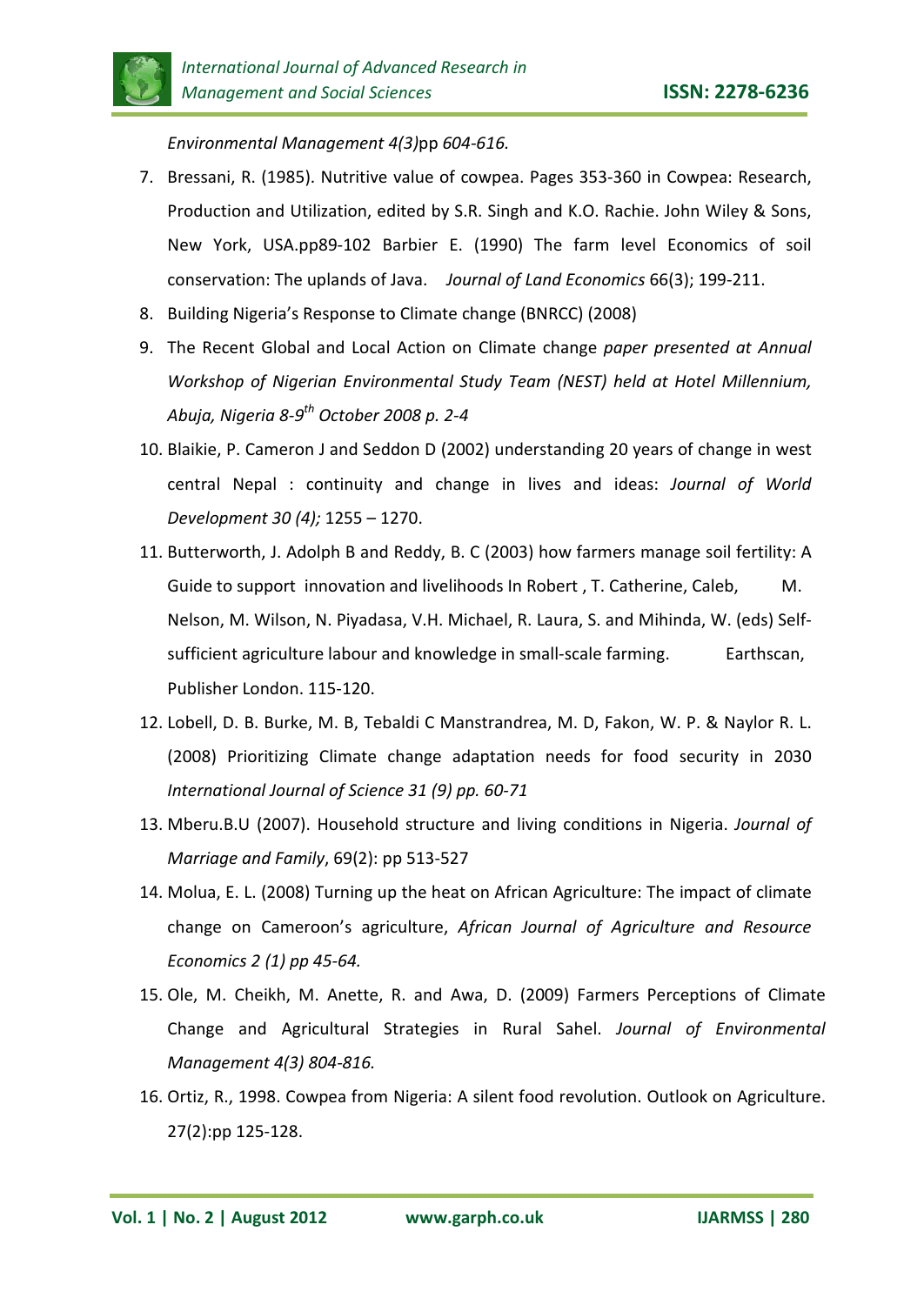

- 17. Singh, B.B., S.K. Asante, D. Florini, L.E.N. Jackai, C. Fatokun, and K. Wydra. 1997. Breeding for multiple disease and insect resistance. IITA Annual Report. 1997. Project 11. P 22.
- 18. Spore (2008) Climate Change Spore Special Issue August, 2009. pp. 9-13.
- 19. Women Farmers Advancement Network (WOFAN) (2008): The context of Climate Change. Sustainable Agriculture, October-December, 2008. A Publication Funded by CTA Netherlands context and Ideas are Opinion of WOFAN. P. 2.

| sSocio-economic Characteristics    | <b>Frequency</b> | Percentage |  |
|------------------------------------|------------------|------------|--|
| Age                                |                  |            |  |
| $\leq 30$                          | 15               | 18.6       |  |
| 31-40                              | 27               | 33.8       |  |
| 41-50                              | 20               | 25.0       |  |
| 50-60                              | 14               | 17.5       |  |
| $>60$                              | 4                | 5.0        |  |
| Sex                                |                  |            |  |
| Male                               | 68               | 85.0       |  |
| Female                             | 12               | 15.0       |  |
| <b>Marital Status</b>              |                  |            |  |
| Single                             | 14               | 17.5       |  |
| Married                            | 61               | 76.3       |  |
| Separated                          | $\mathbf{1}$     | 1.3        |  |
| Widow/Widower                      | $\overline{4}$   | 5.0        |  |
| <b>Educational Level</b>           |                  |            |  |
| No-formal education                | 18               | 22.5       |  |
| Primary education                  | 30               | 37.5       |  |
| Secondary education                | 24               | 30.0       |  |
| Tertiary education                 | 8                | 10.0       |  |
| <b>Primary Occupation</b>          |                  |            |  |
| Farming                            | 43               | 53.8       |  |
| Trading                            | 12               | 15.0       |  |
| Civil Service                      | 19               | 23.8       |  |
| Artisan                            | 6                | 7.5        |  |
| Farm Size (ha)                     |                  |            |  |
| $\leq$ 2                           | 38               | 47.5       |  |
| $3 - 4$                            | 31               | 38.8       |  |
| >4                                 | 11               | 13.8       |  |
| <b>Years of Farming Experience</b> |                  |            |  |
| $\leq 10$                          | 20               | 25.0       |  |
| $11 - 20$                          | 24               | 30.0       |  |
| $21 - 30$                          | $\overline{7}$   | 8.8        |  |
| $>30$                              | 49               | 61.2       |  |

**Source: Field Survey, 2011.**

**Vol. 1 | No. 2 | August 2012 www.garph.co.uk IJARMSS | 281**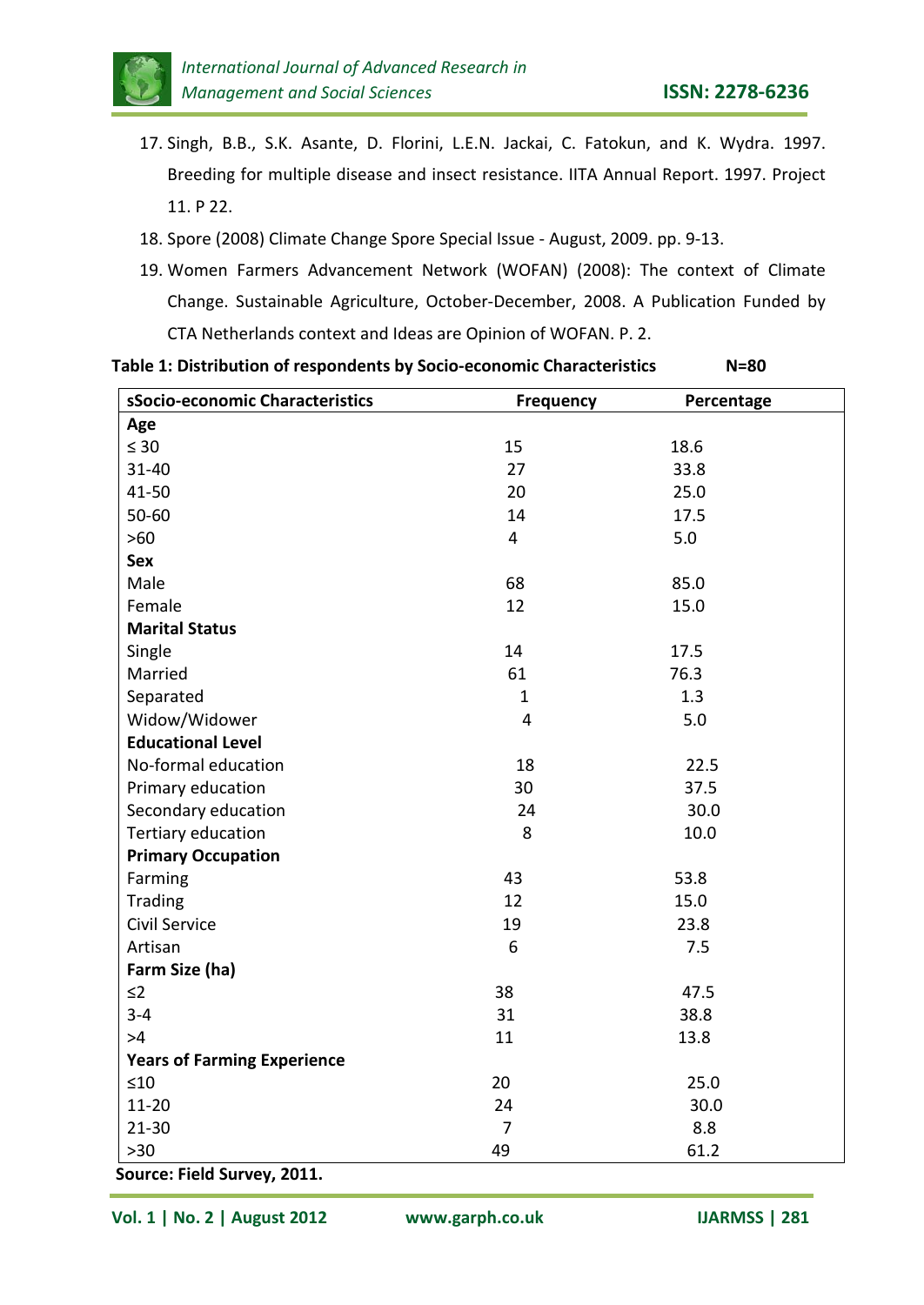

#### **Table 2: Distribution of respondents by varieties of cowpea cultivated and identified**

| <b>Cowpea Varieties*</b> | *Frequency | Percentage |  |  |
|--------------------------|------------|------------|--|--|
| Small white              | 40         | 50.0       |  |  |
| Medium white             | 49         | 61.2       |  |  |
| Large white              | 80         | 100.0      |  |  |
| Brown type               | 52         | 65.0       |  |  |
| Black type               | 12         | 6.7        |  |  |
| <b>Climatic Factors*</b> |            |            |  |  |
| Temperature              | 80         | 100.0      |  |  |
| Rainfall                 | 78         | 97.5       |  |  |
| Wind                     | 52         | 65.0       |  |  |
| <b>Relative Humidity</b> | 49         | 61.2       |  |  |

#### **climatic factor associated with cowpea production**

**Source: Field Survey, 2011.**

#### **\*Multiple responses**

## **Table 3: Distribution of respondents by identified effects of climate change and**

| adaptation | measure employed |  |
|------------|------------------|--|
|            |                  |  |

| Effects <sup>*</sup>                                          | <b>Frequency</b> | Percentage |  |  |
|---------------------------------------------------------------|------------------|------------|--|--|
| Low Crop Yield                                                | 80               | 100.0      |  |  |
| Incidence of pest and Diseases                                | 79               | 98.8       |  |  |
| Late Maturing of Crop                                         | 4                | 5.0        |  |  |
| Late Emergence of Seed                                        | 34               | 42.5       |  |  |
| Poor Seed Formation                                           | 60               | 75.0       |  |  |
| Wilting                                                       | 77               | 96.3       |  |  |
| <b>Retarded Growth</b>                                        | 12               | 15.0       |  |  |
| <b>Adaptation Measures Employed*</b>                          |                  |            |  |  |
| <b>Shifting Cultivation</b>                                   | 79               | 98.8       |  |  |
| Planting of Improved Seed Varieties                           | 67               | 83.8       |  |  |
| Cowpea/Cereal Intercropping                                   | 46               | 57.5       |  |  |
| <b>Fertilizer Application</b>                                 | 73               | 91.3       |  |  |
| Others crop rotation, shifting cultivation,                   |                  |            |  |  |
| Planting of leguminous crop, use of crop residue, 80<br>100.0 |                  |            |  |  |

**Source: Field Survey, 2011.**

#### **\*Multiple responses**

#### **Table 4: Distribution of respondents by sources of information on climate change**

| <b>Information Sources*</b> | <b>Frequency</b> | Percentage |  |  |
|-----------------------------|------------------|------------|--|--|
| <b>Extension Agent</b>      | 78               | 97.5       |  |  |
| Friends/Relatives           | 77               | 96.3       |  |  |
| Co-farmers                  | 51               | 63.8       |  |  |
| Mass Media                  | 11               | 13.8       |  |  |
| Source: Field Survey, 2011. |                  |            |  |  |

**Vol. 1 | No. 2 | August 2012 www.garph.co.uk IJARMSS | 282**